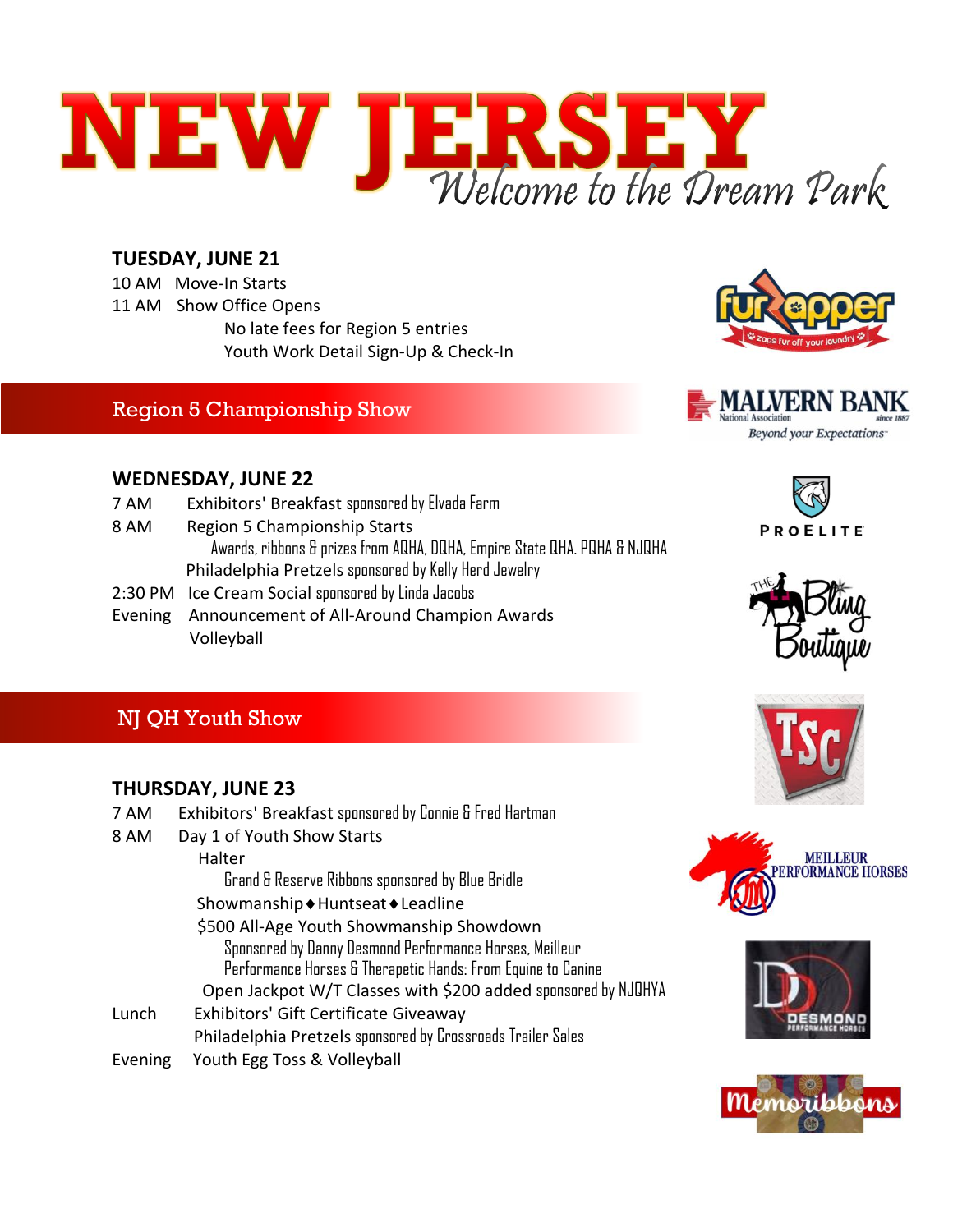#### **FRIDAY, JUNE 24**

- 7 AM Exhibitors' Breakfast sponsored by William D Hodgson Builders
- 8 AM Day 2 of Youth Show Starts Western, Ranch Riding, Reining & Trail

Open Jackpot W/T Classes with \$200 added sponsored by NJQHYA

- Lunch Exhibitors' Gift Certificate Giveaway Philadelphia Pretzels sponsored by Crossroads Trailer Sales Evening Adult Leadline Fun Class
	- NJQHYA Meeting Volleyball







#### **SATURDAY, JUNE 25**

| 7 AM    | <b>Exhibitors' Breakfast</b>                                  |
|---------|---------------------------------------------------------------|
|         | sponsored by Butewicz Equestrian Lifestyle Real Estate        |
|         | <b>ProElite Feeds Giveaways</b>                               |
| 8 AM    | Day 3 of Youth Show Starts                                    |
|         | Halter • Showmanship • Huntseat • Leadline                    |
|         | <b>Jersey Bred Classes</b>                                    |
|         | Announcement of Circuit Winners begins                        |
|         | \$500 All-Age Amateur Showmanship Showdown                    |
|         | Sponsored by Malvern Bank                                     |
|         | Philadelphia Pretzels sponsored by Kelly Herd Jewelry         |
|         | 11:30 AM Therapeutic Riding Center Trail (Covered Arena)      |
|         | Open Jackpot W/T Classes with \$200 added sponsored by NJQHYA |
|         | Gymkhana Classes                                              |
| Evening | Exhibitors' Dinner hosted by NJQHA                            |
|         | NJQHYA Dreaming Big Drawing for \$500, \$250,& \$100!         |



**LORA KNELLY** 

**CURIALE QUARTER HORSES** Anthony & Lyndsey

#### **SUNDAY, JUNE 26**

7 AM Exhibitor's Breakfast sponsored by Aden Brook Farms

 NJQHYA Scratch-off Basket Drawing NJQHYA Youth Bash (TRC Barn)

- 8 AM Day 4 of Youth Show Starts
	- Trail ♦ Western ♦ Ranch Riding ♦ Reining Announcement of Circuit Winners Open Jackpot W/T Classes with \$200 added sponsored by NJQHYA
- Lunch Exhibitors' Gift Certificate Giveaway
- Evening Announcement of All-Around & High Point Awards



Philadelphia Urban Riding Academy





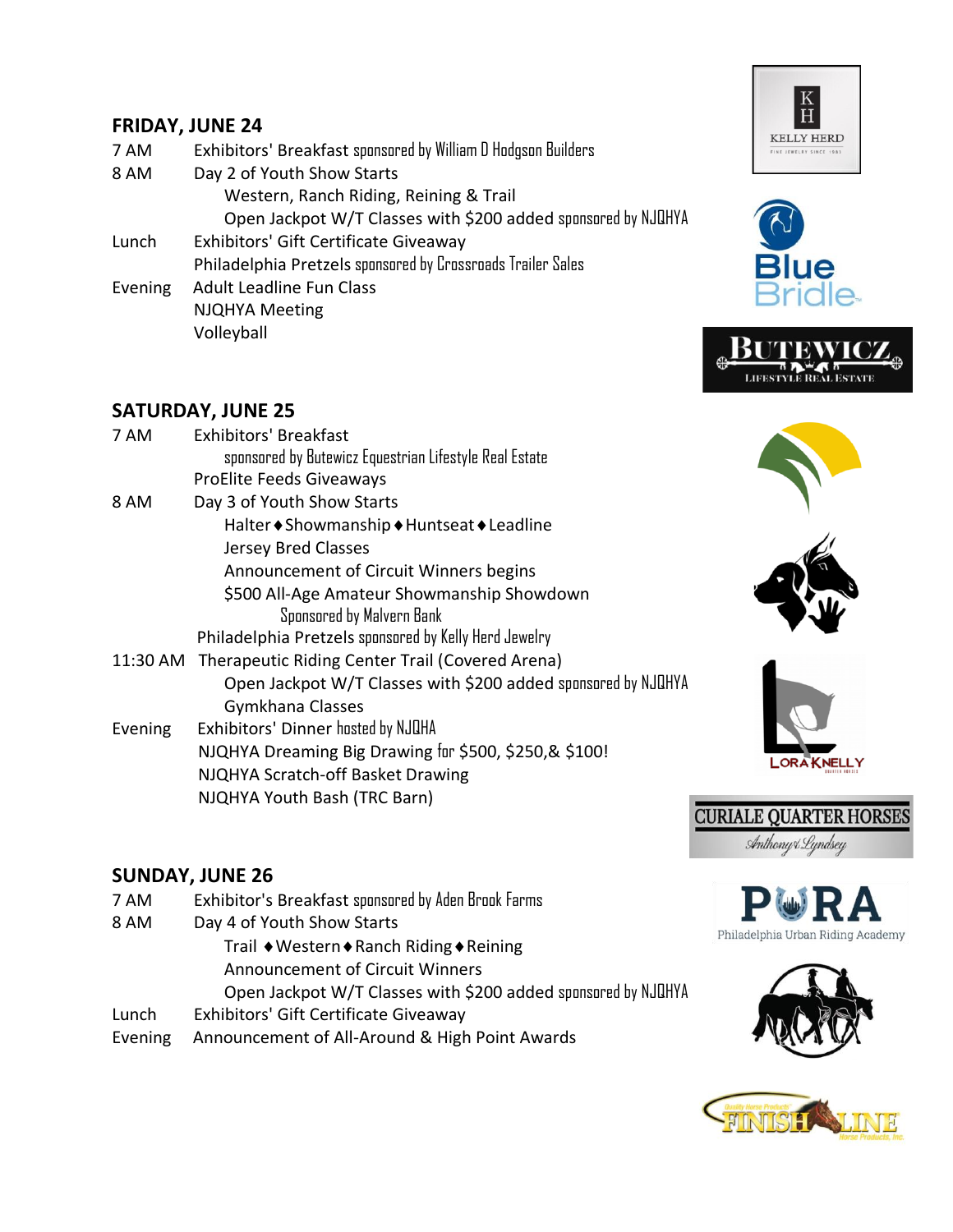# NEW JERSEY

### General Information

#### **STALL AND RV RESERVATIONS**

Please contact Flossie Ale at 609-970-7209 or fale@gcianj.com for stall and RV reservations

**Reservations will not be guaranteed until the stall and RV payments are received.** Checks and credit cards will be held until June 10th and then cashed or processed. Any cancellations after this date will require a vet certificate. Stalls will be assigned as payment is received. Send checks to **NJQHA 339 Route 540 Bridgeton, NJ 08302**

We are expecting to sell out of stalls. As a courtesy to your fellow exhibitors, please ensure your final stall count adjustments are sent to Flossie Ale by June 8th.

#### **SHOW HOTEL**

Hampton Inn; 2 Pureland Drive, Swedesboro, NJ 856-467-6200 Ask for the "NJQHA" rate of \$129.00 (must book by June 1st to receive rate). This facility is 3.5 miles away.

#### **OFFICIAL PHOTOGRAPHER**

AE Photography LLC; Port Matilda, PA. aephotographyzenfolio.com Specializing in Equine events, occasional wedding, Sr Pictures, family portraits, all welcome.

#### **ONSITE VENDORS**

AE Photography LLC Billie's Western Hats Captain C's Concession K&H Tack and Show Supply Kelly Herd Jewelry